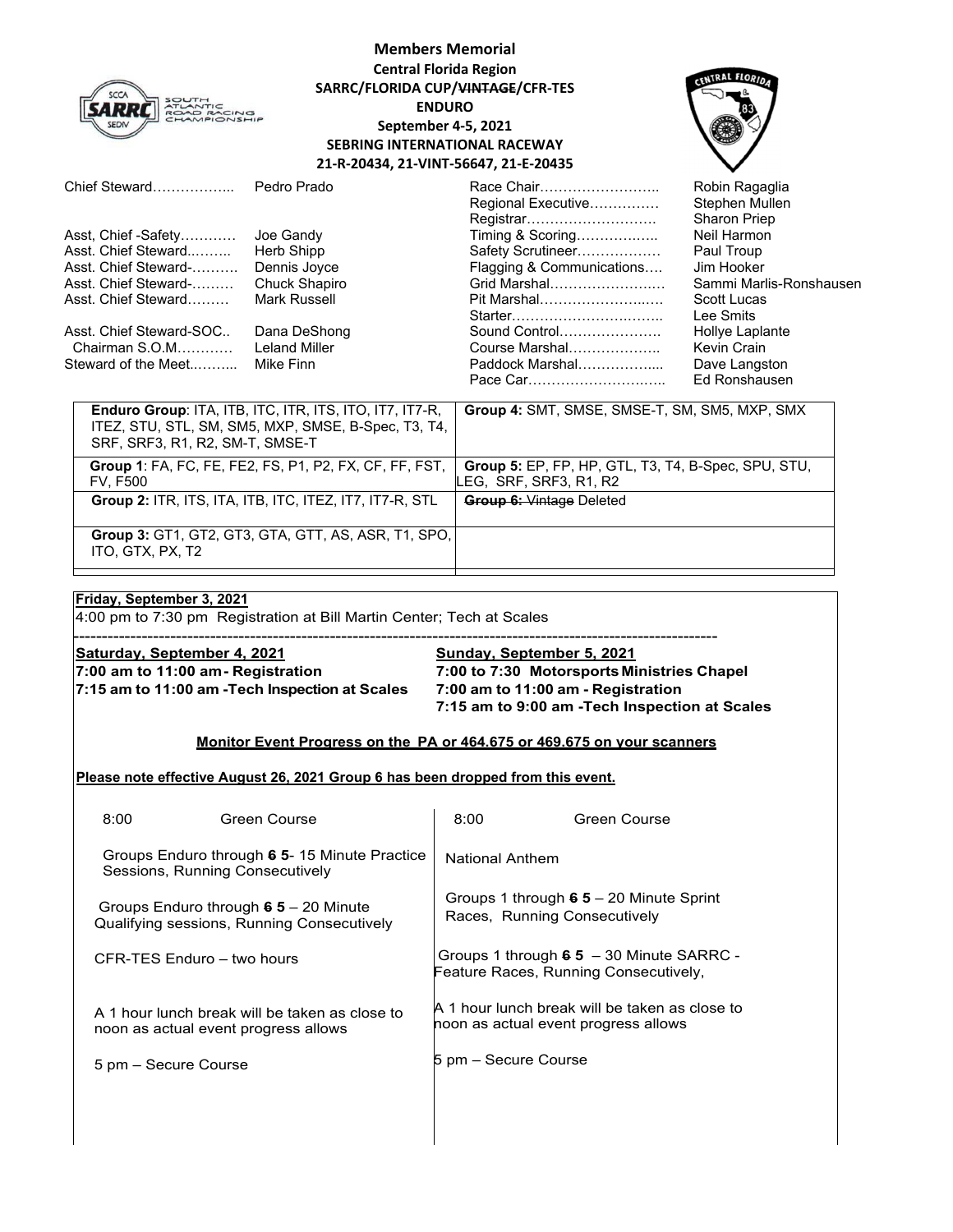#### **SUPPLEMENTARY REGULATIONS Sanction Nos. 21-R-20434, 21-VINT-56647, 21-E-20435**

The Southeast Division and the Central Florida Region aims to provide an inclusive, welcoming environment for all participants. Further, we fully support and endorse the National SCCA Welcoming Environment Policy. To that end, behaviors such as the following will be considered egregious examples of GCR 2.1.7, "Acting in an unsportsmanlike manner", and may be penalized as such;

- 1. Discriminating against, disparaging or verbally abusing a participant because of their gender, identity, ethnicity, marital status, sexual orientation, religion, age, or disability;
- 2. Harassing, intimidating, threatening or bullying any participant;
- 3. Doing any of the above outside the confines of the event, or in print or electronic media, in a way that affects that person's participation in an event.

The SCCA strives to ensure ALL participants at its events and activities enjoy a welcoming environment. The SCCA supports equality of opportunity and treatment for all participants and will make every effort to maintain an environment that is free of harassment, discrimination and any behavior that interferes with a safe, fun and exciting experience. A commitment to a welcoming environment and the SCCA Values is expected of all members and attendees; including drivers, workers, crew, guests, staff, contractors and exhibitors, and other participants at SCCA activities, sessions and social events when representing the SCCA in print or electronic media.

This event is held under the 2021 General Competition Rules, based on the 2021 GCR and Category Specifications, as amended for 2021 per "FASTTRACK, the 2021 SEDiv SARRC Rules (www.sedivracing.com), and the 2021 Florida Cup Rules (www.cfrscca.org) and the Central Florida Region and Tropical Endurance Series (TES) Enduro rules. Enduro guidelines can be found on the web at www.cfrscca.org. These supplementary regulations apply to the sanctioned events listed above, sanctioned events shall not be considered as separate events for purposes of interpreting these regulations.

**COVID-19 Statement:** As of the date of preparation of these supplementary regulations, Sebring International Raceway (SIR), the Sports Car Club of America and Central Florida Region, are following the CDC guidelines with regard to the pandemic. However, you should be advised that if the situation changes by the event date, ALL those attending this event and entering the facility will be required to follow whatever COVID-19 protocols are required by State and local government regulations, SIR, SCCA, and CFR at that time. Participants entered will be notified via email, written drivers meeting or official social media posts regarding any change in requirements and what the expectations of all participants will be. Attendees not adhering to these requirements will be given one warning to comply. On behalf of SIR, Central Florida Region will require non-compliant individuals to leave the facility. This action is not protestable. If you are diagnosed with COVID-19 within two weeks of this event, we ask that you notify the Event Chair immediately.

Every attempt will be made to minimize the risks of exposure to Covid-19. New processes and procedures may be implemented for this event. Ultimately, it is your responsibility to assess the risk to you, both on track and off, and make the decision on whether or not to participate. If you are feeling unwell or are experiencing symptoms such as fever, cough, or shortness of breath please stay home. If you have been in contact with someone who has been experiencing these symptoms in the last two weeks, please stay home. While on site please take the health and safety of your fellow participants, volunteers and staff into consideration and practice social distancing, wear a mask that covers your nose and mouth, and wash your hands and/or use hand sanitizer frequently.

**REGISTRATION: ALL DRIVERS MUST PRE-REGISTER. LATE ENTRIES and changes made at the track, if accepted, will be charged a late fee in the amount of \$50. Late entries and changes denied are not protestable.** Drivers can register for this event online at www.motorsportreg.com. Drivers without internet access must complete a paper entry form and mail with entry fees to: **Sharon Priep, 2824 Salisbury Blvd., Winter Park, FL 32789.** Make checks payable to Central Florida Region, SCCA. Second drivers must submit separate entry form and entry fees. A bank service fee will be charged for any check returned by the bank. A full refund will be made if the entry is withdrawn prior to Tech or if a no show. If you check in at on-site registration and do not go to, or pass Tech, or fail to "turn a wheel", you must notify the Chief of Registration, BEFORE YOU LEAVE THE TRACK, in order to receive your refund. Requests for refunds made after the event is over will be made in the form of a credit, valid toward a future CFR event, in the amount of the applicable entry fee, less \$60. Do not mail entries/checks by any method that requires a signature upon delivery. Registration will be held in the CFR Bill Martin Center located to the right of the main entrance to the raceway.

**ENTRY FEE PAYMENT:** Drivers who complete their registration online, via the motorsportreg.com website, will be required to enter credit card information. Cards will not be charged until after the event. Drivers wishing to pay by check, must send their check to the registrar within five (5) days of completing online registration, and it must be received by the registrar prior to the close of online registration. Cash and checks will not be accepted at the track. Credit Card payment option is available only for those drivers/entrants who complete their registration online. Credit cards will not be accepted for drivers submitting paper entries.

**PASSES**: Each entry receives seven (7) passes, INCLUDING THE DRIVER AND ENTRANT. **Race staff, guests, & crew (all participants) must sign for their own passes and must arrive while registration is open.** Race staff license and membership card must be presented at registration. DRIVERS ARE LIMITED TO 6 CREW MEMBERS, including the ENTRANT, for a TOTAL COUNT OF SEVEN PEOPLE PER CAR. **NO EXCEPTIONS**!! ALL CREW MEMBERS MUST BE LISTED ON THE DRIVER's ENTRY FORM TO GAIN ADMISSION.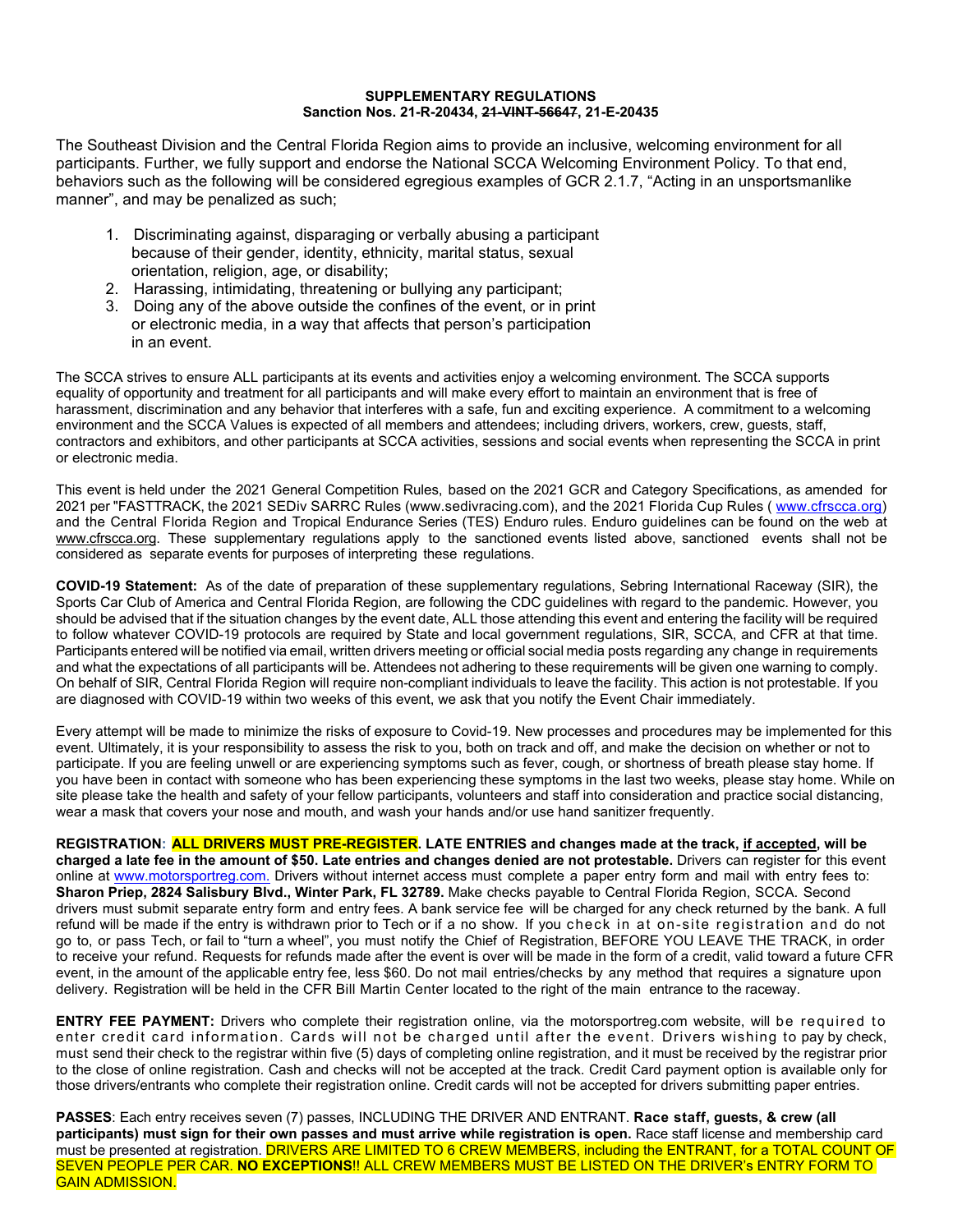#### **SUPPLEMENTARY REGULATIONS Continued**

**DRIVER ELIGIBILITY**: To participate in this event, drivers must be a member of the SCCA and must have a current SCCA Full Competition license, SCCA Pro license, or a valid SCCA Novice Permit with school requirements completed. In addition, competition licenses meeting the requirements of GCR Appendix C.2.8.B., will be accepted as an equivalent to a SCCA Full Competition License. If you do not have the proper credentials it is your responsibility to contact the Registrar prior to the event.

**TECH:** All drivers must present the appropriate gear to tech as required by the GCR in their particular circumstance.

**CAR ELIGIBILITY:** Competition is open to all cars conforming to the GCR, as amended. IT7, IT7R, CF, SPO, SPU, ITO, MXP, SMSE, SMT, and SMSE-T will compete under the SEDiv approved rules.

#### **Additional Regional Classes below:**

**R1 & R2 Classes**: For cars eligible to compete in sanctioned competition other than SCCA, but for which there is not an existing SCCA class. The cars must conform to the safety requirements of the IT category as a minimum. The cars must use DOT tires. The distinction between R1 & R2 will be determined solely by engine displacement. R1 will be for cars 2.8 liters and larger. R2 will be for cars with displacement less than 2.8 liters. Eligibility of a car for R1 or R2 will be at the discretion of the organizers.

**Improved Touring – EZ Regional Class:** The purpose of IT-EZ is to create a regional class where cars built for ChampCar (ChampCar), or similar endurance racing series will have a place to race on an SCCA Regional race weekend. As opposed to any other class of SCCA road racing, IT-EZ competition is designed as a "fun run" class, with no regard to balance of performance, or classes within the series; class distinctions within the various series will not be enforced. Drivers must meet driver requirements as listed above in the DRIVER ELIGIBILITY paragraph of these Supplemental Regulations. Waivers will not be considered or granted in areas regarding safety of vehicle or driver. Decision of officials with regard to safety elements are final and not protestable. GCR 9.3.6. APPEARANCE NEAT AND CLEAN, will be waived for this class. IT-EZ vehicles may race with minor prior accident damage, as long as that prior damage does not create a danger to the driver of that vehicle, fellow competitors, or course marshals. Non-functional additions to vehicles, whose primary purpose is to express creativity or a theme, are not allowed. IT-EZ eligible vehicles must be a "mass produced," gas or diesel powered, four wheel passengercar.

Must meet or exceed safety requirements of GCR Section 9 for IT cars. Minimum weight of 1800 pounds and a maximum weight of 3500 pounds and a production-based engine. Maximum engine displacement of 3.0 L. Tires must conform to applicable Improved Touring rules, i.e., must be DOT rated tires, 130 ("H") mph rated or faster. Wear-dated tires are not mandated, but they may be used if the racer prefers. Preparation regarding brakes, suspension, and engine must meet either Chumpcar(Champcar)/Lemons/Other series type rules or SCCA Improved Touring rules. Valid vehicle logbooks from other series must be presented to Tech and SCCA issued logbooks will reflect meeting IT safety rules, and driver safety rules for competition. Eligibility of a vehicle for ITEZ will be at the discretion of the organizers. Points and/or trophies will not be awarded.

GTT Regional Class: GT Race vehicles, similar to GTA, but with truck appearing bodywork from the other racing series will compete under the CFR GTT Rules which can be found on the web at www.cfrscca.org. Trucks must meet all applicable safety rules from the GCR, Section **9.3, GENERAL TECHNICAL AND SAFETY SPECIFICATIONS**, starting on Page 86. Drivers must meet driver requirements as listed above in the DRIVER ELIGIBILITY paragraph of these Supplemental Regulations. **VEHICLE LOGBOOKS:** Each vehicle shall have a complete and up-to-date SCCA issued logbook per GCR 9.2.1. Each competitor must have a copy of their series rules in their possession.

**SMX – Rules can be found at http://www.mazdamotorsports.com/wp-content/uploads/2019/12/Mazdas-Spec-MX-5-Rules-and-Regulations-12.13.19.pdf**

**INSURANCE:** Participant insurance will be provided in at least the minimum amounts required by the SCCA.

**SARRC DESIGNATION:** SARRC patches must be worn on the driver's suit above or below the SCCA patch or in the same area on the side opposite the SCCA patch. SARRC decals must be displayed on each side of the car.

**ENDURO DRIVERS:** Drivers need to be knowledgeable with and follow the Tropical Enduro Series rules. Especially the rules concerning the 5 minute mandatory pit stop, fueling procedures and proper fueling attire.

**DRIVER MEETING LETTER:** In keeping with COVID-19 restrictions, the drivers meeting will be in the form of a letter from the Chief Steward distributed via Motorsportreg.com. The contents of this letter will be an addendum to these Supplementary Regulations.

**CLOTHING ATTIRE**: Closed toe shoes are required on the grid and over the wall on pit lane. Crew members on pit lane must display their event credentials atall times while on pit lane.

**EVENT SCHEDULE/RUN GROUPS**: The event schedule or run groups may be changed at the discretion of the Chief Steward, with concurrence of the Race Chair, depending on pre-race entry counts or as needed to accommodate situations that may be encountered during the event. If changes are made prior to the start of the event, as much notice as possible will be given to all affected competitors.

**QUALIFYING/GRID POSITIONS**: Cars will be gridded for the Enduro and Sprint races based on the fastest lap recorded by Timing during the Saturday qualifying session. Cars will be gridded for the SARRC Feature races based on the fastest time recorded by Timing during either the qualifying session or Sprint race. Cars arriving at the grid after their group has been dispatched on track may, at the discretion of the Operating Steward, be held at pit out and released at the end of the pack after the field has completed the pace lap.

PACE/SAFETY CAR: In addition to GCR 6.6.2. The field shall follow the PACE / SAFETY CAR as long as its emergency lights are flashing, even if it varies from the normal race course**.** 

**IMPOUND**: The first three finishers in each class for the SARRC races must report to impound immediately following the completion of their races to be weighed and a minimum of two compliance items will be checked by tech. The Chief Steward may require additional inspection or cars to report to impound.

**SOUND CONTROL:** Sound control is waived for Sebring International Raceway. Readings, if measured, will be posted near TECH.

**TIMING & SCORING & RESULTS:** Each car is required during each of its on-track sessions to have a properly mounted and functioning AMB TRANX 260 or MyLaps X2 transponder. Transponder times are the official times for all competition vehicles and vehicles without a functioning transponder will not be timed. Live results will be broadcast via the RaceMonitor and RaceHero Apps, available for I-phone and Android. Results will be posted to the CFR website www.cfrscca.org, within seven days following the completion of the event. Results from the Feature Races for each group, except for Vintage, will be considered to be those included in any contingency program.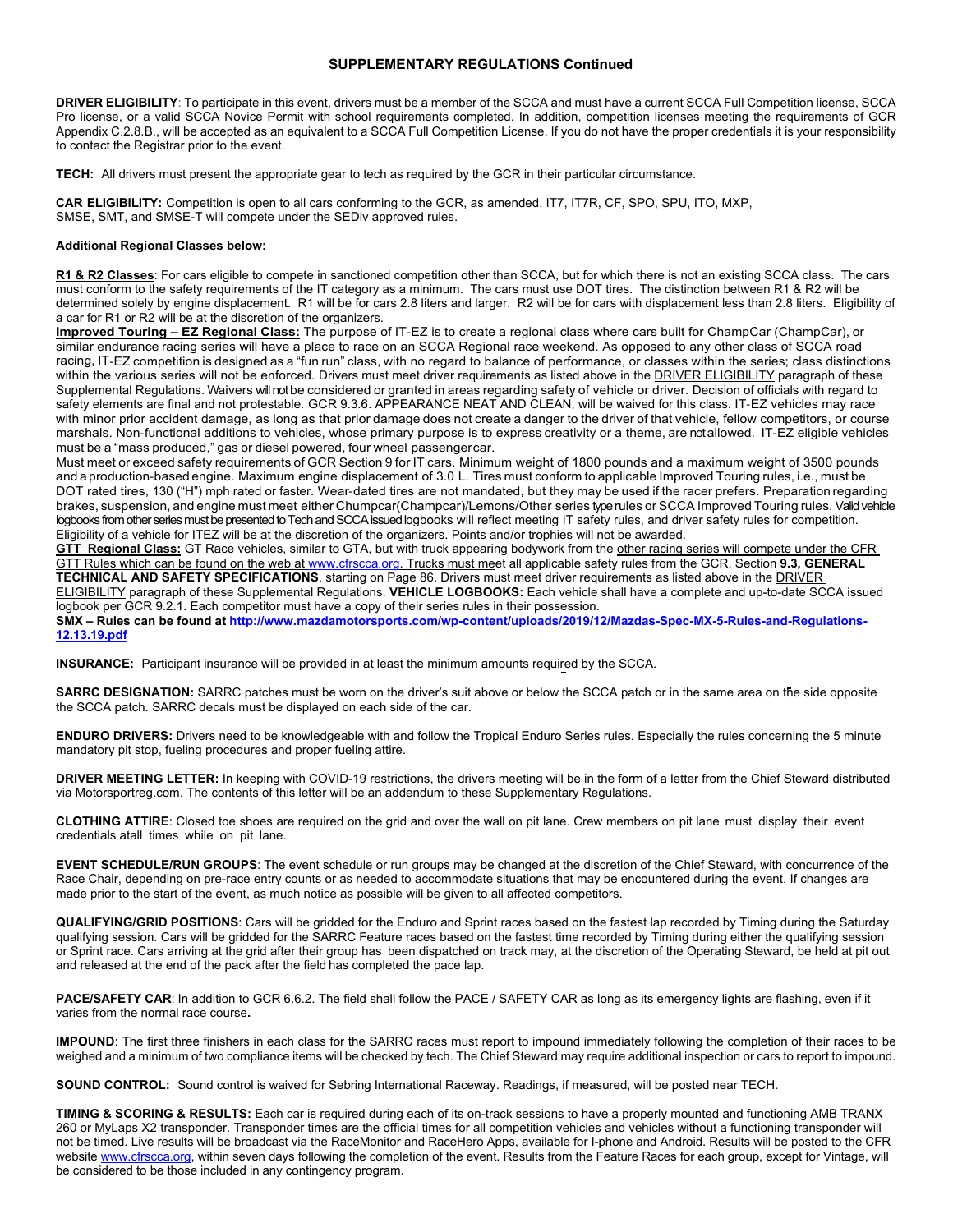**DAMAGES:** Drivers may be held responsible for harm to property, including damage to the track and to the environment. Fees charged for the removal / disposal of hazardous waste or used tires may be assessed to the responsible driver.

**CONTACT:** A competitor involved in contact, or who has violated flag rules (yellow, black, red, or checker), must proceed directly to the SOC station or impound in the race car at the end of the session, and report to the Steward.

**START/FINISH**: The race will begin and end at the timing loop in front of Timing and Scoring. This loop is marked by the start of the Sebring Checker pattern on the track.

**CAR NUMBERS**: Numbers, class designations, and SCCA decals will be placed and sized according to the GCR. Cars not displaying the assigned number will not receive qualifying times. SEDiv permanent numbers will receive priority assignment when possible, depending on class groups, for entries received by the registrar by August 25, 2021. If attempting to register before August 25<sup>th</sup>, and your permanent number is not available, please contact the registrar for a resolution or explanation before August 25th.

**SPLIT STARTS:** Split Starts are at the discretion of the *Chief Steward who must receive a request no later than August 25, 2021*, to be approved in advance.

**SCALES:** Will be available during the open hours of tech on Saturday and Sunday, until the start of the first race each day, and at other times at the discretion of the Chief of Tech.

**HARDSHIP LAPS:** If time permits, single lap out-in hardship laps may be permitted between run groups depending on track condition. Cars will be dispatched from pit lane.

**COURSE:** Sebring International Raceway is a 3.7-mile road course. Pit and paddock will be located on the 12-hour side. Absolutely no unauthorized access to the course after hours will be permitted. Drivers failing to negotiate Turn 15 must slow before entering Turn 16 as to not gain advantage. Failure to do so may result in a penalty from the Operating Steward**. For all races, cars will be split immediately upon entering the course from the false grid. Be Alert!** 

**PIT LANE**: Pit lane speed shall not exceed 40 mph. Violators may be penalized.

PADDOCK PARKING: Do not set up trucks, trailers and motor homes parallel to main infield roads. Do not park in spots with electrical provisions unless you hook up. Failure to follow the direction of the CFR paddock marshal, or other CFR official, may result in denial of the driver's ability to compete at this event. Camping is allowed in the paddock on Friday and Saturday nights. Water and electricity are available in limited areas of the paddock. Paddock parking on the Midway is prohibited.

**RADIO FREQUENCIES**: CFR operates on frequencies 464.525, 464.975, 464.675, 464.825, 464.0125, and 469.0125. These frequencies are guarded and not to be used by any competitor or visitor. **CFR communications are rebroadcast on analog frequencies 464.6750 (primary) and 469.6750 (Secondary). Teams are encouraged to monitor Race Control and alert their drivers of conditions in their track sessions.** 

**TROPHY/POINTS:** Except, as noted for ITEZ, trophies will be awarded to class winners in the Sprint Races, and in accordance with the GCR for the SARRC Feature races and the Enduro. Only Feature races will count towards sponsorship contingency programs. Trophies will be distributed near impound, or as otherwise announced, and may be distributed in advance of posting of final results. CFR Championship points will be awarded to CFR member participants. All points will be awarded in accordance with the GCR for the sprint, feature and enduro races.

PROVISIONS: Camping is allowed in the paddock on Friday and Saturday nights. Water and electricity are available in limited areas of the paddock. Fuel will be available at the track. **Tires**: for GOODYEAR, contact SCM (336) 884-0328 or scm.tires@gmail.com; HOOSIER, contact APPALACHIAN RACE TIRES, (865) 681-6622. Do not leave used tires at track! For **safety equipment and racing products** call Trackside Tim's for race and safety equipment, (803) 446-3995, or WineCountry Motorsports.

**EMERGENCY CALLS:** CFR has an emergency number at the track (863) 655-3033. In case of emergency and you cannot reach this number, call the Highlands County Sheriff Office at (863) 385-5111. Inform the Sheriff's office that the party you need to get in touch with is at Sebring International Raceway.

GENERAL RULES: No person will be admitted into the raceway without the proper credentials. Absolutely no bedding of brakes or testing of cars on infield roadways will be permitted. Violations will result in immediate ejection from the premises. Please note that bicycles, scooters, golf carts, 3 and 4 wheel ATVs may be operated in the paddock area provided they are used in a safe manner and operated ONLY by licensed street or competition drivers. At no time are skateboards, rollerblades, go-peds, or any other form of transportation deemed inappropriate by CFR or SIR officials, to be operated inside the facility. No Unmanned Aerial Vehicles (UAV) of any type may be employed by Participants/Guests at CFR events without specific SCCA and FAA approval. Failure to cooperate with raceway personnel or CFR officials will result in expulsion from the premises. ALL PERSONNEL (Race Teams & Workers) must be out of the paddock area and have premises ready to shut down no later than three hours after the last checkered flag of the day on Sunday.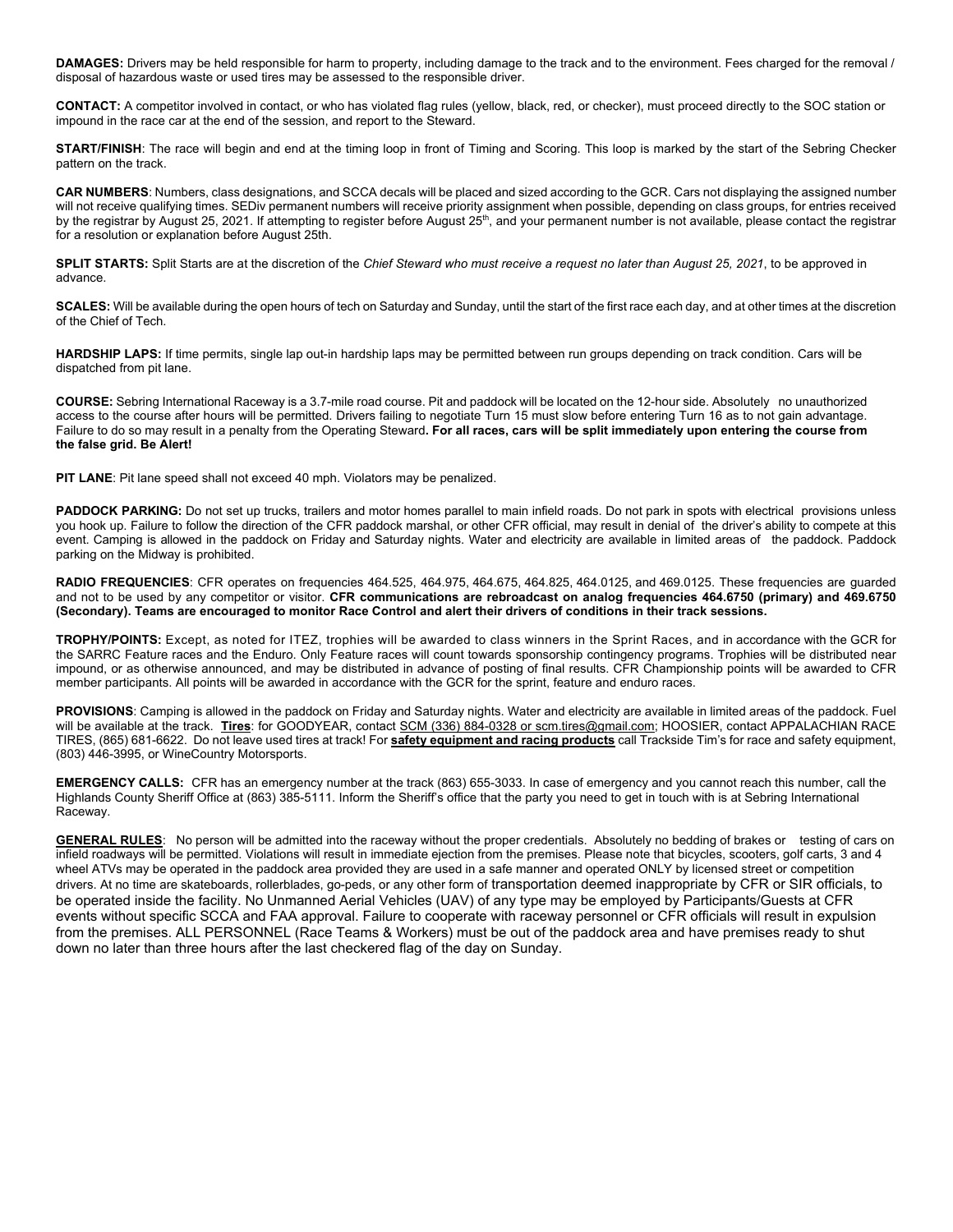

# **Members Memorial Central Florida Region SARRC / FLORIDA CUP/CFR‐TES Enduro September 4‐5, 2021 SEBRING INTERNATIONAL RACEWAY Sanction #'s 21‐R‐20434, 21‐E‐20435, 21‐VIN‐56647**





Entry Fee: Regional/SARRC Races \$270<br>Entry Fee: Same car, Different Class \$160 Entry Fee: Same car, Different Class Entry Fee: Enduro Only \$340 Entry Fee: Regional/SARRC/Enduro \$480<br>Entry Fee: Vintage \$250 Entry Fee: Vintage \$250<br>Second Driver: Same car, Same Class \$60 Second Driver: Same car, Same Class \$ 60<br>Compliance Fee: SRF, SRF3, FE, FE2 \$ 30 Compliance Fee: SRF, SRF3, FE, FE2 Paddock Fee: All Entries \$ 20<br>Volunteer Support Fee: All Entries \$ 40 Volunteer Support Fee: All Entries

**Held under 2021 SCCA General Competition Rules Register ONLINE at: www. motorsportreg.com Do not send entries, or payments, by any method that requires a signature upon delivery.** 

Make Checks payable to: **CFR- SCCA** Mail to: Sharon Priep, 2824 Salisbury Blvd, Winter Park, FL 32789 Email: cfrreg3@gmail.com (407) 415-8714. NO calls after 9 PM

**If submitting a paper entry via the mail, complete all spaces, except those labeled Official Use Only** 

| <b>Make</b>                            | <b>Model</b>     | Color        | <b>Class</b>        | Number (List 3) | <b>Official Use Only</b> |
|----------------------------------------|------------------|--------------|---------------------|-----------------|--------------------------|
| Driver Name:                           |                  |              | e-mail:             |                 | Expiration               |
| Address                                |                  |              | Phone # Night $($ ) |                 |                          |
|                                        |                  |              | Phone $#$ Day (     |                 | Grade                    |
| City                                   |                  |              | <b>State</b>        | Zip             |                          |
| Comp License #                         |                  | Exp.         | Grade               | Region          | Registrar                |
| <b>Entrant's Name</b>                  |                  |              |                     |                 |                          |
| Address<br>Member#                     |                  |              | Group               |                 |                          |
| City                                   |                  | <b>State</b> | Zip                 |                 |                          |
| Transponder#                           |                  |              |                     |                 | Car#                     |
| Person to contact in case of emergency |                  |              | Phone $#$ (         |                 |                          |
|                                        |                  |              | At track?           |                 | Class                    |
|                                        |                  |              |                     |                 | Check                    |
|                                        |                  |              |                     |                 |                          |
| <b>Crew Members</b>                    | 1.               | 4.           |                     |                 | Cash                     |
|                                        | $\overline{2}$ . | 5.           |                     |                 | Postmark                 |
|                                        | 3.               | 6.           |                     |                 |                          |

I agree to enter under the current General Competition Rules of the SCCA and the Supplementary Rules pertaining to this event. I further confirm that I am a current member of the SCCA and that the car, which I have entered, complies with all requirements as specified in the GCR for the class, category and race entered.

 $\_$  , and the set of the set of the set of the set of the set of the set of the set of the set of the set of the set of the set of the set of the set of the set of the set of the set of the set of the set of the set of th

|  | <b>Entrant Signature</b> |
|--|--------------------------|
|--|--------------------------|

**Driver Signature** 

### **Each Driver must complete TIMING & SCORRING INFORMATION Official Use Only**

| Car - Make - Model - Year |      | Color         |  |
|---------------------------|------|---------------|--|
| Driver's Name             |      |               |  |
| License #                 | Exp. | Log Book #    |  |
| Region of Record          |      | Transponder # |  |
| City                      |      | <b>State</b>  |  |
|                           |      |               |  |

Sponsor:

Group# Car # Class